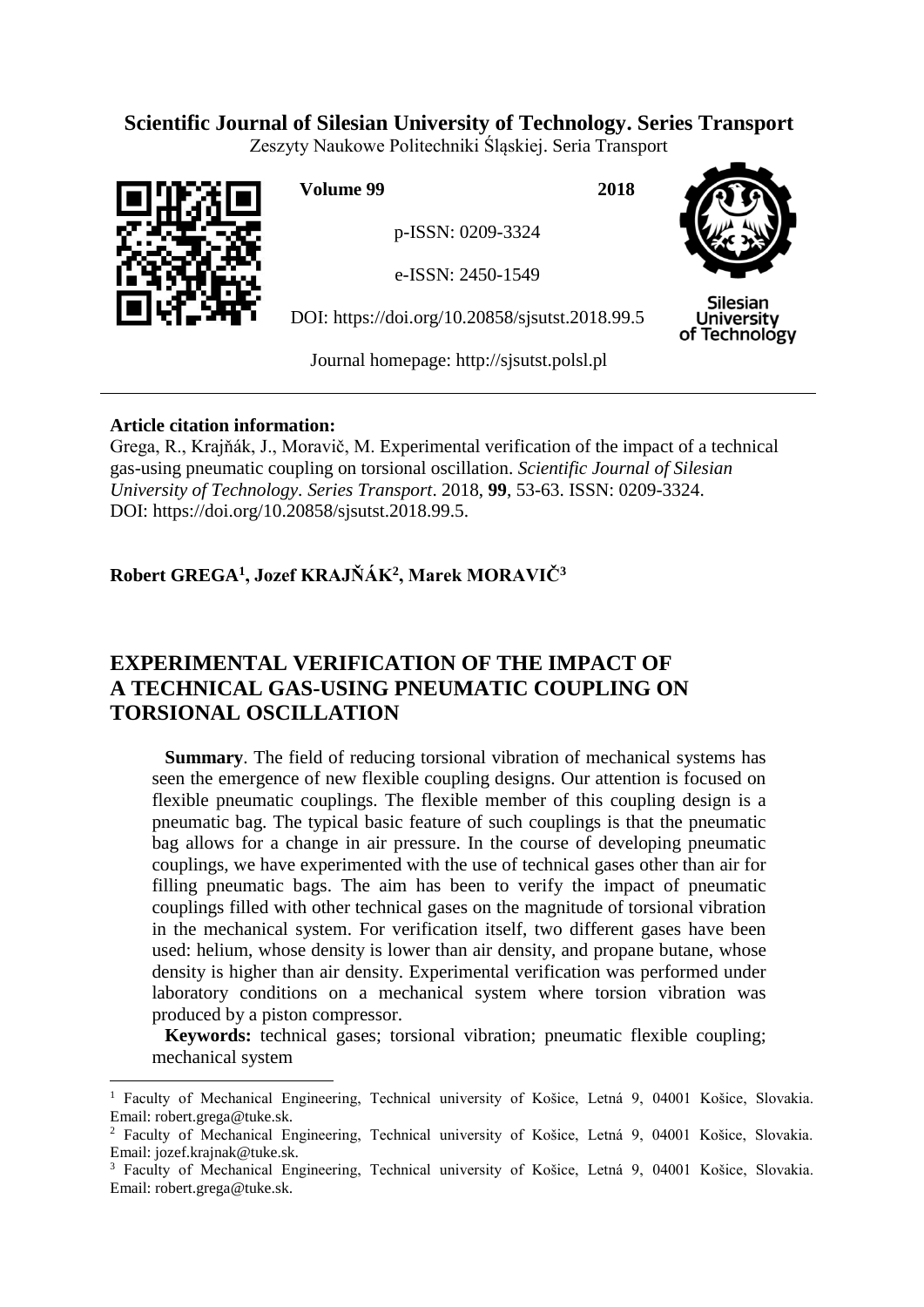#### **1. INTRODUCTION**

Any joint alignment of machines transmitting mechanical motion may be considered as mechanical system. The motion transmitted by the mechanical system may be continuous or variable. In particular, it is often the case that the variable motion is the source of excessive strain. In technical practice, variable motion is the source of vibration. If the variable motion is transmitted by a mechanical system that rotates, the vibrations that are generated are known torsional vibrations [1].

Vibrations are therefore an indispensable part of every mechanical system; they cannot be removed, but it is possible to reduce their impact [2-7]. The most critical are vibrations that originate in the form of resonance or in the system's vicinity [8]. These conditions must be avoided as they cause breakdowns, such as the breakage of shafts and cog wheels, defects in connecting components, and impressions on springs and grooved shafts.

Several effective ways of avoiding resonance or reducing the impact of vibrations are currently available. In the area of torsional vibrations, a flexible coupling is recommended for use in the mechanical system [9].

Extensive innovation is currently underway, targeting mechanical systems suffering from torsional vibration. In addition to upgrading technical systems, attention needs to be paid to their reliability [10-12].

Considerable progress has been noted in the area of flexible coupling design as well [13,14]. The couplings need to meet the high demands placed on them, as they have to be able to transmit large torques, while sufficiently reducing the magnitude of torsional vibrations at the same time [15,16].

Various additional elements are starting to be used in flexible coupling design to increase their functionality and usability. For this purpose, elements such as shock absorbers, torsional vibration eliminators, planetary gears, springs with different degrees of stiffness and flexible discs are applied therein [17-19]. A special group of flexible couplings is represented by pneumatic flexible couplings, which are characterized by the fact that, as flexible elements, pneumatic bags are incorporated into their design. It is possible to vary the air pressure in pneumatic bags and thus change the coupling characteristics. Therefore, it is possible to talk about a typical load-applying fields rather than about the coupling loading characteristics [20]. Thus, if a pneumatic coupling has a load-applying field of characteristics, it also has a range of degrees of torsional stiffness. An undeniable advantage is the possibility to change this torsional stiffness continuously during the operating mode of the mechanical system.

The use of technical gases for the filling of pneumatic bags of the flexible coupling also has innovative and research potential. Technical gases are easily available common gases used in industrial technological applications. Technical gases can change their pressure [21,22]. They have different properties than air and therefore it is to be expected that, when applied in pneumatic flexible couplings, they will have a different effect on the magnitude of torsional vibration in the mechanical system. We have examined the applicability of selected technical gases in pneumatic couplings under our own laboratory conditions. We found that they had an effect on the change in some of the features of the pneumatic couplings. We decided to experimentally verify the application of a pneumatic flexible coupling using technical gases in a mechanical system impacted by torsional vibration.

Our aim was therefore to experimentally verify the change in the magnitude of torsional vibration in the mechanical system, in which the pneumatic flexible coupling would be filled with different technical gases.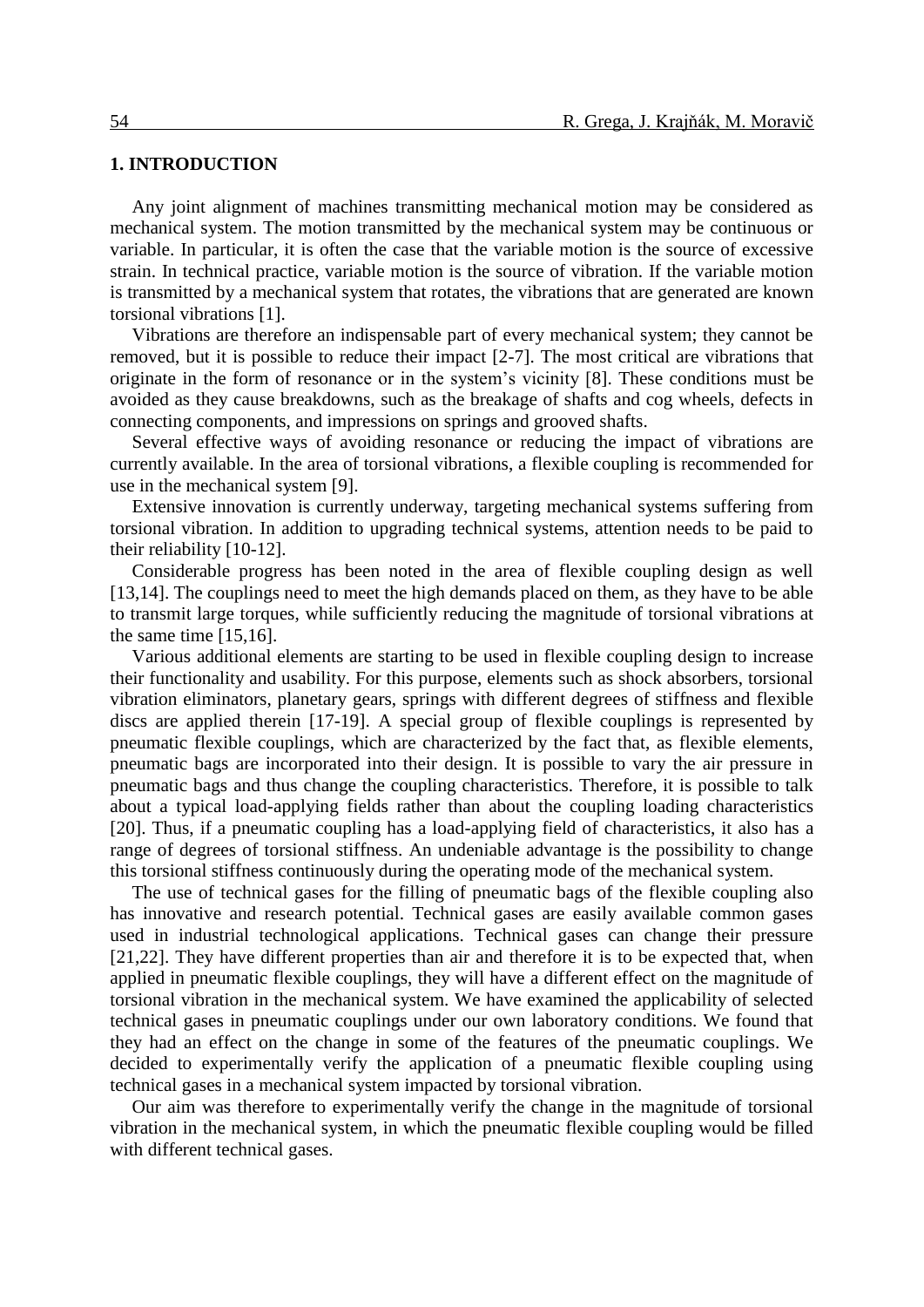#### **2. MATERIAL AND METHODS**

We used three gases to verify the influence of technical gases on the magnitude of torsional vibration. The first gas was air. At the same time, we used air as the reference gas. We chose helium and propane butane as the two other gases to be compared with air. These gases were chosen on the basis that they are commonly available. Furthermore, one of them has a lower density and the other a higher density.

The occurrence of helium on earth is very rare. Due to its extremely low weight, it is only found in higher layers of the earth's atmosphere. Smaller quantities thereof are also found in natural gas from which it is obtained by freeze-drying. Occasionally, helium also rises from cracks in the earth. Due to its extremely low density and inert behaviour, helium is used to fill balloons and airships as a replacement for flammable hydrogen. A significant disadvantage is its relatively high price. In addition, the helium atom is of a very small diameter, enabling the helium to diffuse easily through solids, which translates into its losses [23-25]. For the purpose of our measurements, HE-4.6 helium was used. The technical gas contained 99.996% helium.

The propane butane used in the experiment consisted of 50% propane and 50% butane. Under normal conditions, propane butane is gaseous, but it can be converted into its liquid form relatively easily by cooling or compression. In its liquid state, it only takes up a 260th of its gaseous volume. The density of this gas is higher than that of the air; it is also flammable. Tab. 1 shows the basic properties of the technical gases used.

Tab. 1.

|                          | Helium | Air    | Propane-butane     |
|--------------------------|--------|--------|--------------------|
|                          | He     |        | $C_3H_8+C_4H_{10}$ |
| Specific gas constant    |        |        |                    |
|                          |        |        |                    |
| [J kg-1 K-1]             | 2,079  | 287.04 | 163.39             |
| Gas density              |        |        |                    |
| [kg.m-3] $(15^{\circ}C)$ | 0.176  | 1.276  | 2.145              |
| Molecular weight [kg]    |        |        |                    |
| $kmol-1$ ]               | 4.003  | 28.966 | 50.102             |

Basic physical properties of individual gases

Tab. 1 makes it apparent that the gas density of helium is seven times lower than that of air, while the density of propane butane is twice as high as air density. Furthermore, the situation is similar when it comes to the molecular weight of the gases. The greatest value is that of propane butane, while the smallest is that of helium. The change is obvious when we look at the specific gas constant, where helium has the highest value and propane butane has the lowest. When compared to air, these value ratios are similar to gas density ratios.

The experimental gases were used to fill in a pneumatic coupling of the 4-2/70 T-C type (see Fig. 1).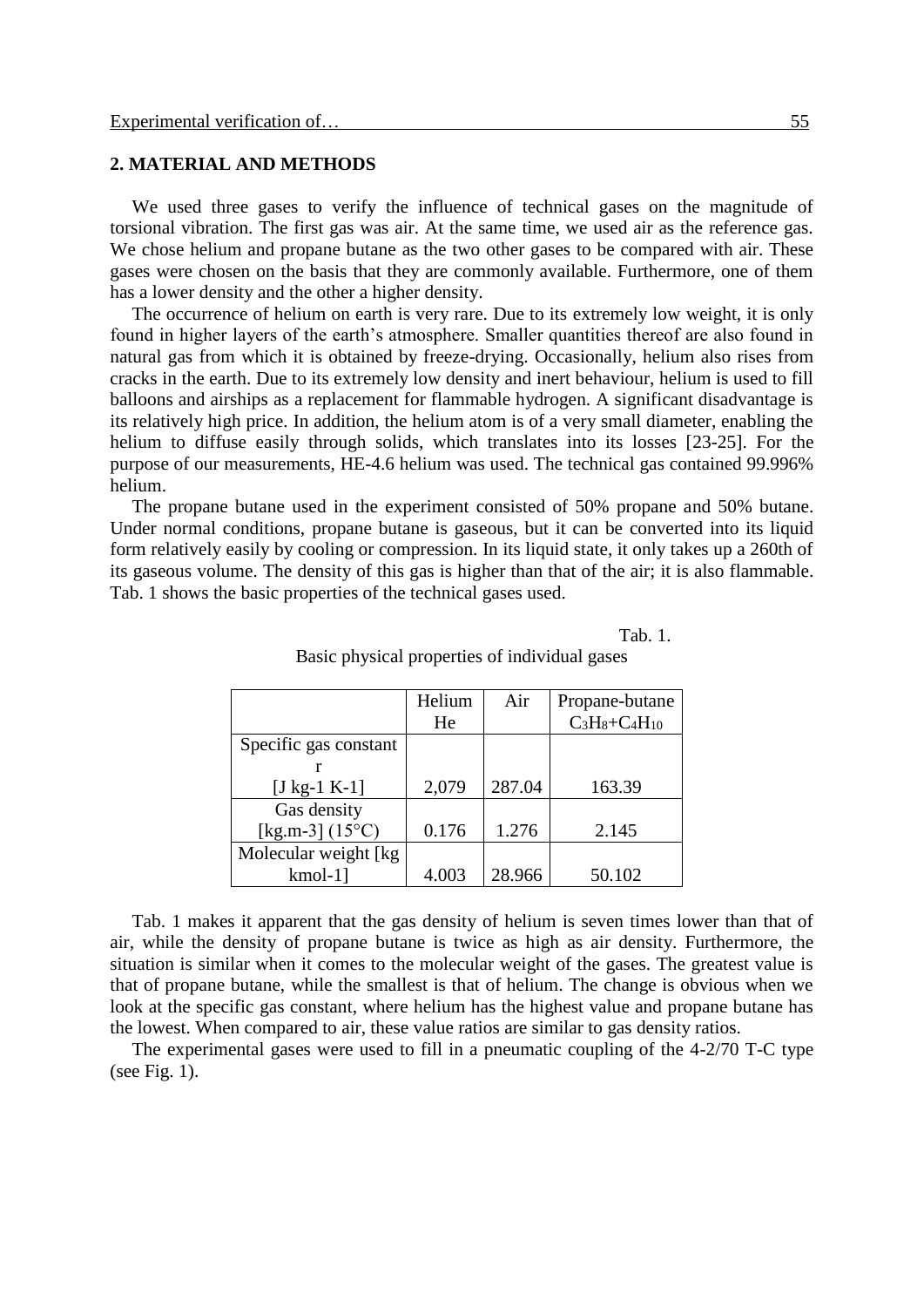

Fig. 1. 4-2/70 T-C pneumatic flexible coupling

Pneumatic coupling transmits the torque via four flexible double-corrugated pneumatic bags evenly distributed over the circumference, which serve as flexible chambers. The flexible chamber's radius is 83.5 mm from the coupling axis. The height of the elastic bags in neutral position is 90 mm and the diameter is 70 mm. The maximum permissible deformation of the elastic bags is 25 mm in both directions of rotation, determining the maximum coupling twist of 11.5°. The elastic bags are interconnected and attached to steel discs.

#### **3. PREPARATION FOR LABORATORY EXPERIMENT**

The experiments designed to verify the torsional vibration change induced by the use of technical gases were performed under laboratory conditions in our workplace. The mechanical system employed in the experiments is shown in Fig. 2.



Fig. 2. Scheme of the experimental mechanical system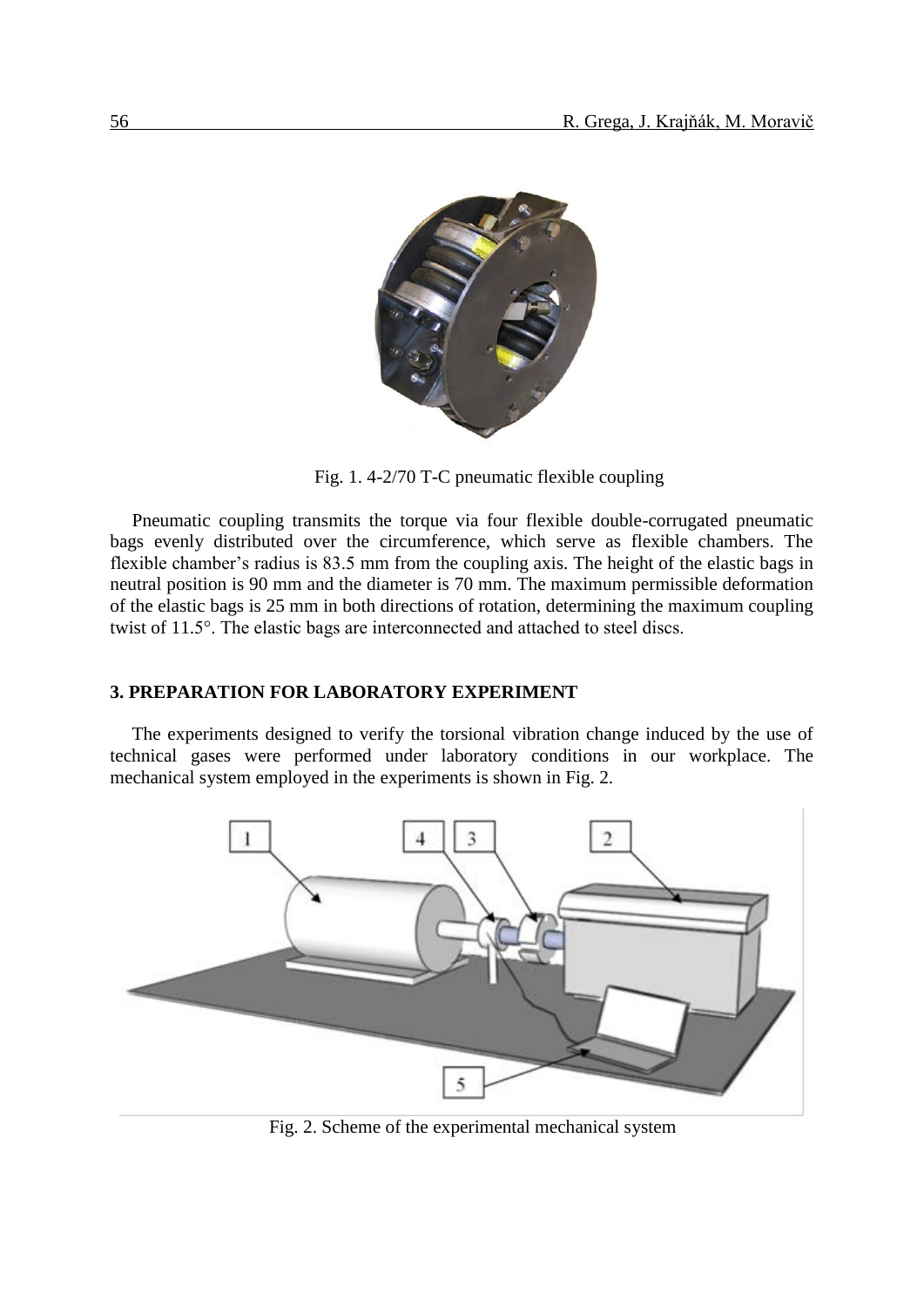The mechanical system is designed with an incorporated source of torsional vibration, as well as to allow different speed modes. As a source of torsional vibration, a three-cylinder air compressor (2), of the ORLIK 3JSK-75 type, with the output of 50 m3.h-1, was used. The compressor had a cylinder diameter of 82 mm, a piston stroke of 70 mm and a maximum working pressure of 10 bars. The compressor was driven by a three-phase asynchronous electric motor (1), whose speed was continuously variable with a frequency converter from Siemens, with vector control. The nominal output of the electric motor was 11 kW and the nominal speed was  $1,470 \text{ min}^{-1}$ . The above-described pneumatic coupling of the 4-2/70 T-C (3) type and a torque sensor (4) were placed between the compressor and the electric motor. The torque sensor was manufactured by MOM Kalibergyár, Type 7934s, with the measuring range:  $0 \div 500$  Nm, with the accuracy of 0.5 N.m. The torque sensor was further connected to the measuring and evaluation apparatus (5). The apparatus was of a universal type: Quantum MX 840 with eight individual measurement channels and individual sample rates up to 40 kS/s per channel.

Using this measuring chain, time domain signals were mapped. Signal analysis can also be used appropriately for transition states, while total torsional vibrations can be conveniently determined from the time signal. Our effort was to determine the effective speed value, known as RMS, from the time signal. This parameter appropriately reflects the energy that is converted to vibrations and therefore a trusted indicator of the state of the machine in terms of vibration magnitude. This parameter is also a suitable parameter for vibration comparisons. The effective vibration value was sought for an operating speed from 200 to  $1,500 \text{ min}^{-1}$ . Experimental measurements were performed with a step change in revolutions after 100 min-<sup>1</sup>. Subsequently, the RMS vibration values measured for each revolution were translated into the envelope curve. The measurements were performed for all gases under examination. The gas pressure in the pneumatic coupling varied between 100 and 600 kPa stepwise every 100 kPa. RMS vibration values were detected and recorded for all technical gases pressures.

#### **4. RESULTS AND DISCUSSION OF EXPERIMENTS**

With the help of experimental measurements, we wanted to identify the impact of technical gases in the pneumatic coupling on the magnitude of torsional vibration. Dependencies were made using the values obtained in individual measurements; see Figs. 3-8. For the sake of chart clarity, the dependencies found in the measurements on the pressure of the technical gases at 200, 400 and 600 kPa are provided.

The experimental measurements and the evaluated records show that dynamic proportions of the whole mechanical system can be affected by the flexible pneumatic coupling and the varying pressure of all investigated gases.

Figs. 3-5 show the dependence of torque vibration on operating speed. As evident from all the figures, changing the pressure of the studied gases translates into a change in the resonance area. For all three gases, the resonant area of the mechanical system shifts to the lower speed range with decreasing pressures in the pneumatic coupling. The displacement in the resonant area is the same for all three gases and, as indicated by the measurements, depends only on the gas pressure in the pneumatic coupling. By comparing the dependencies, it can be observed that, in the case of air and helium, the torsional vibration value increases with increasing pressure, whereas, in the case of propane butane, the torsional vibration value increases up to 400 kPa. When this value is exceeded, however, the torsional vibrations decrease with increasing pressures.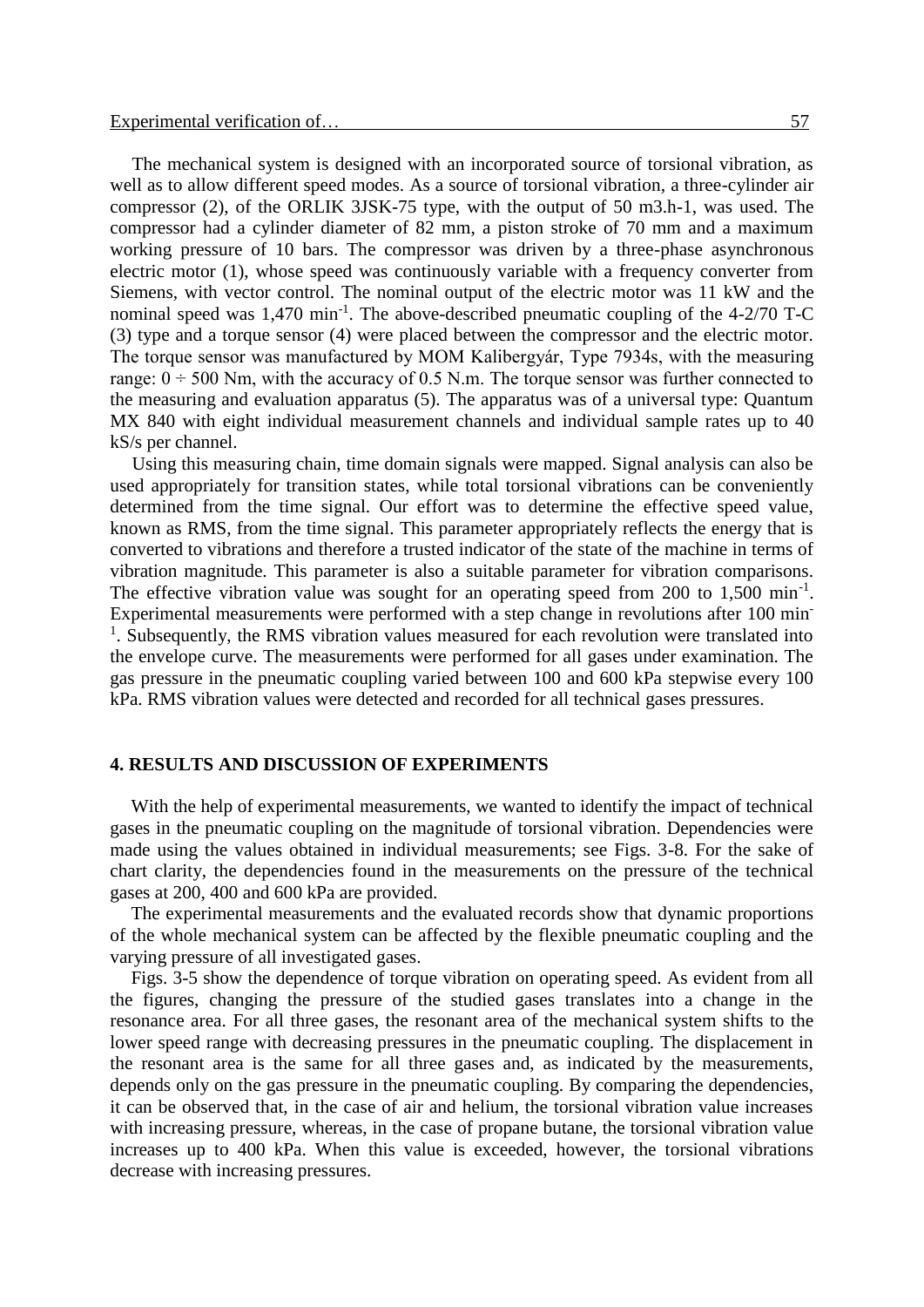

Fig. 3. Envelope curve of RMS values for the torsional vibration in the mechanical system with a pneumatic flexible coupling filled with air at  $p=200$  kPa,  $p=400$  kPa,  $p=600$  kPa



Fig. 4. Envelope curve of RMS values for the torsional vibration in the mechanical system with a pneumatic flexible coupling filled with helium at p=200 kPa, p=400 kPa, p=600 kPa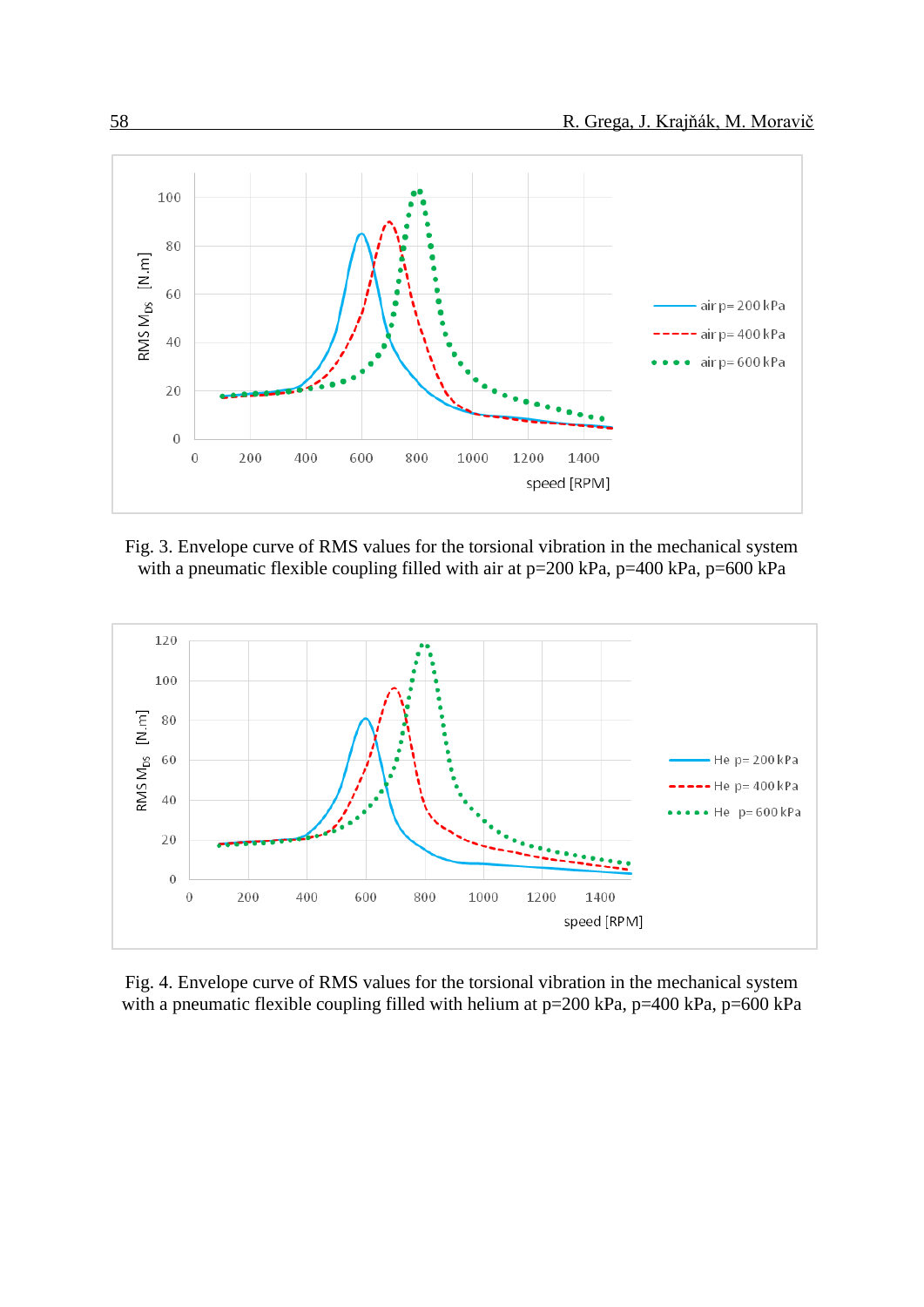

Fig. 5. Envelope curve of RMS values for the torsional vibration in the mechanical system with a pneumatic flexible coupling filled with propane butane at p=200 kPa, p=400 kPa, p=600 kPa



Fig. 6. Envelope curve of RMS values for the vibration in the mechanical system with a flexible pneumatic coupling filled with air, helium and propane butane, respectively, at 200 kPa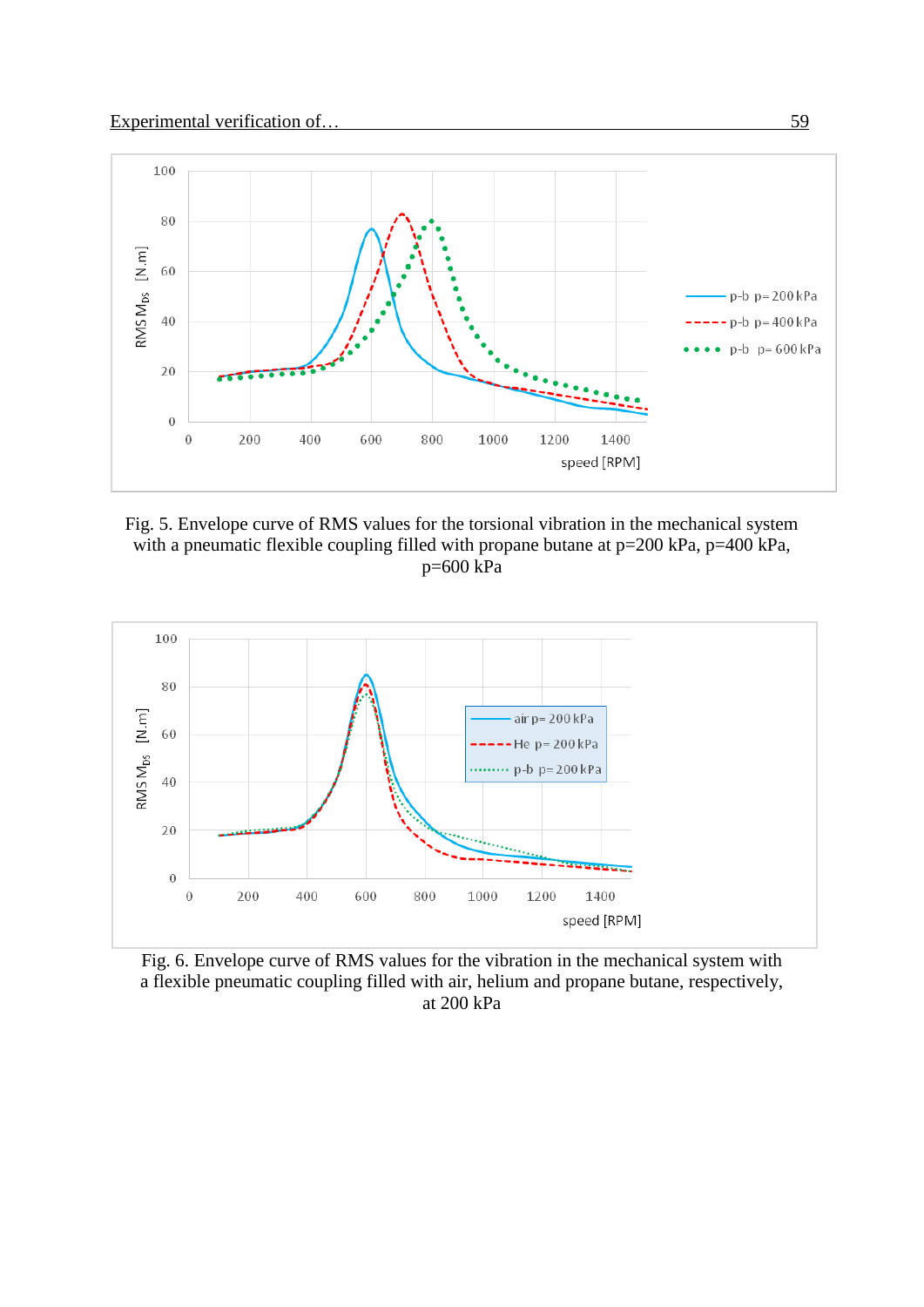

Fig. 7. Envelope curve of RMS values for the torsional vibration in the mechanical system with a flexible pneumatic coupling filled with air, helium and propane butane, respectively, at 400 kPa



Fig. 8. Envelope curve of RMS values of the torsional vibration in the mechanical system with a flexible pneumatic coupling filled with air, helium and propane butane, respectively, at 600 kPa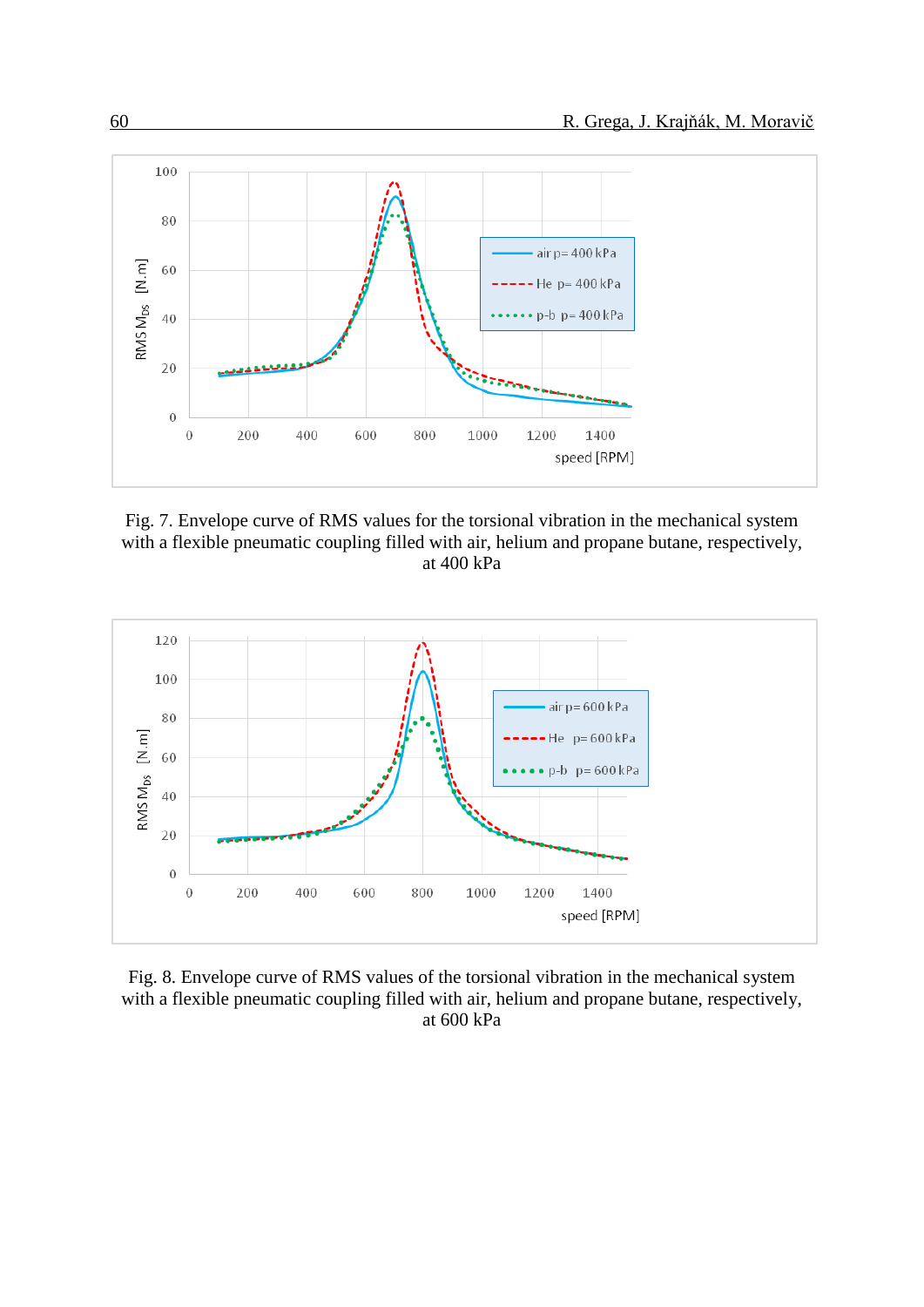In order to compare the impact of the technical gases at the same pressures and speed, we have created dependencies, as shown in Figs. 6-8. It is clear from these dependencies that the most significant reduction in the vibration value in the region of resonance is achieved when the pneumatic coupling is filled with propane butane. This condition applies to all the compared pressures. Interestingly, at lower pressures of up to 200 kPa, the lowest vibration value is shown by the pneumatic coupling filled with helium. Starting with the pressure of 200 kPa and greater, the pneumatic coupling filled with helium has the lowest impact on torsional vibration, and thus achieves significantly higher torsional vibration values than the pneumatic coupling filled with air and propane butane.

In the subresonance area, which is also of interest, the torsional vibration values for all the compared gases are the same. In the area above the resonance level, the torsional vibration values for the individual gases differ by up to 400 kPa; but, at the pressure of 600 kPa, the torsional vibration values are again the same in the area above resonance.

#### **5. CONCLUSION**

From the analysis of the courses of the measured magnitude of RMS torsional vibrations, it can be stated that the change in the pressure in all three technical gases in the pneumatic coupling bags also changes the magnitude of torsional vibration in the mechanical system.

The measured values of torsional vibrations show the impact of technical gas pressure on the occurrence of a resonance area. Furthermore, experimental measurements verify that technical gases affect the vibration value in the resonance area. The difference between the resonance values is as much as 30% if the pressure in the pneumatic coupling is 600 kPa. The greatest impact on torsional vibration in terms of resonance concerns propane butane, while the lowest impact involves Helium. Different physical properties of the technical gases affect torsional vibration, especially in the resonance area. Although the difference in the density of the studied gases is more than sevenfold, under increasing pressure in the region of resonance, the torsional vibration difference is 150%. Thus, the difference in gas density does not appear to be proportional to the change in torsional vibrations. Two basic findings can be postulated from the experimental measurements:

1. The type of technical gas in the pneumatic coupling does not affect the location of the resonance area of the mechanical system. Only the value of the technical gas pressure in the pneumatic coupling affects the occurrence of the resonance area in the mechanical system. With increasing pressure, this area shifts to the higher revolution range.

2. If the mechanical system with applied pneumatic coupling is located in the resonance area, the magnitude of the torsional vibration is strongly impacted by the type of technical gas in the pneumatic coupling. If a higher density gas is used, the torsional vibration value will decrease.

The presented results confirm the fact that the use of technical gases other than air in pneumatic couplings can be applied in the field of mechanical protection against torsional vibration. Such use may be especially beneficial to mechanical systems operating close to the resonance area, where it may be efficient to use technical gases of a higher density than air.

#### **Acknowledgements**

This work is a part of the following projects: KEGA - 041TUKE-4/2017, VEGA 1/0473/17 and VEGA 1/0110/18.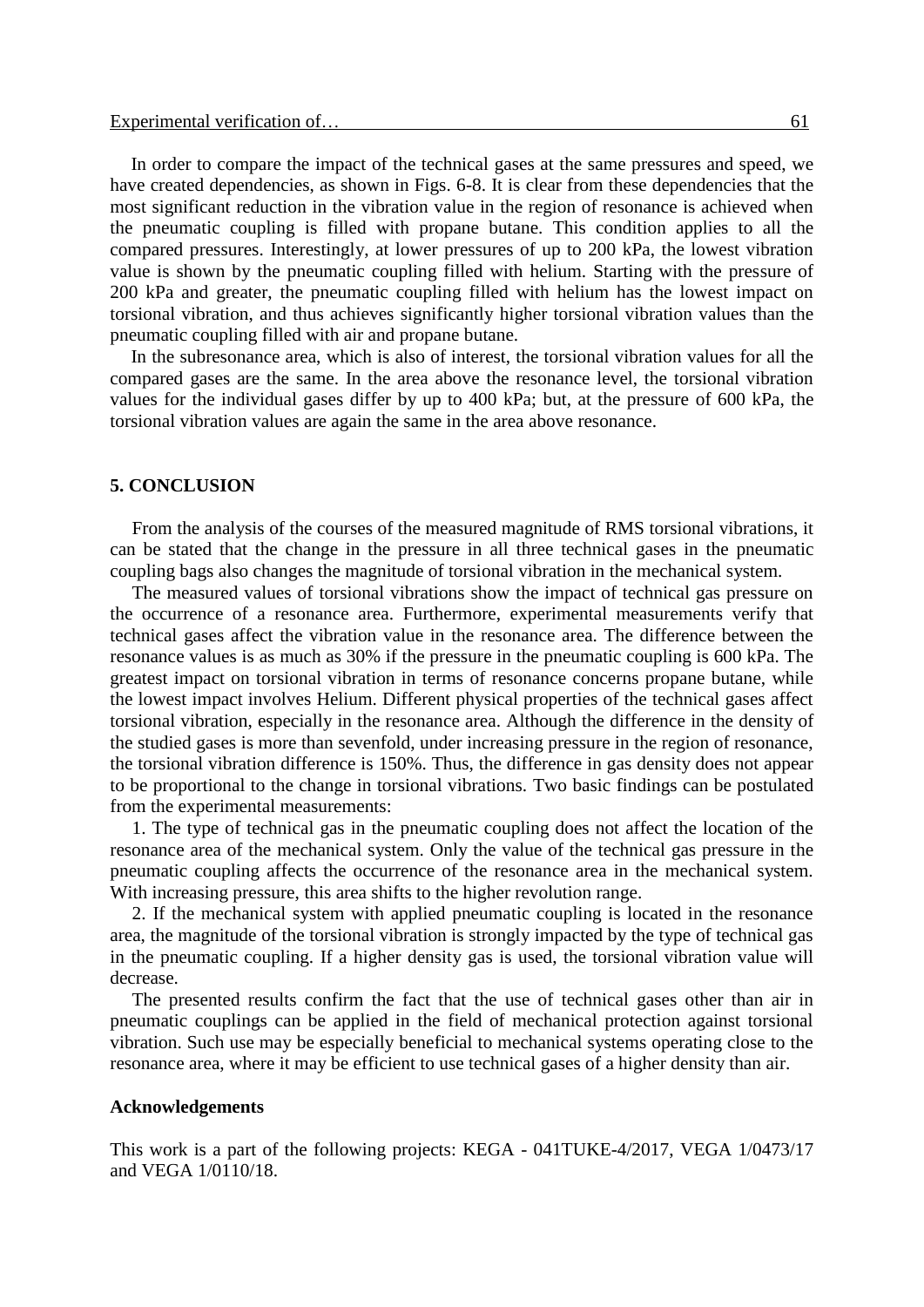## **References**

- 1. Murawski Lech, Adam Charchalis. 2014. "Simplified method of torsional vibration calculation of marine power transmission system". *Marine Structures* 39: 335-349, ISSN: 0951-8339.
- 2. Pisarski Dominik, Czesław I Bajer, Bartłomiej Dyniewicz, Jacek M Bajkowski. 2016. "Vibration control in smart coupled beams subjected to pulse excitations". *Journal of Sound and Vibration* 380: 37-50. ISSN: 0022-460X. DOI: 10.1016/j.jsv.2016.05.050.
- 3. Jakubovičová Lenka, Milan Sága, Peter Kopas, Marian Handrik, Milan Vaško. 2010. "Some notes on analysis of bending and torsion combined loading". *Machine Dynamics Research* 34(3): 97-105. ISSN: 2080-9948.
- 4. Czech P. 2013. "Intelligent Approach to Valve Clearance Diagnostic in Cars". Activities of Transport Telematics. TST 2013. *Communications in Computer and Information Science* 395: 384-391. DOI: https://doi.org/10.1007/978-3-642-41647-7\_47.
- 5. Czech P., Mikulski J. 2014. "Application of Bayes Classifier and Entropy of Vibration Signals to Diagnose Damage of Head Gasket in Internal Combustion Engine of a Car". Telematics - Support For Transport. TST 2014. *Communications in Computer and Information Science* 471: 225-232. DOI: https://doi.org/10.1007/978-3-662-45317-9\_24.
- 6. Figlus Tomasz, Jozef Gnap, Tomas Skrucany, Branislav Sarkan, Jozef Stoklosa. 2016. "The Use of Denoising and Analysis of the Acoustic Signal Entropy in Diagnosing". Engine Valve Clearance". *Entropy* 18(7). Article Number: 253.
- 7. Figlus Tomasz, Stefan Liscak. 2014. "Assessment of the vibroactivity level of SI engines in stationary and non-stationary operating conditions". *Journal Of Vibroengineering* 16(3): 1349-1359.
- 8. Becerra, J.A., F.J. Jimenez, M. Torres, D.T. Sanchez, E. Carvajal. 2011. "Failure analysis of reciprocating compressor crankshafts". *Engineering Failure Analysis* 18(12): 735-746. ISSN: 1350-6307. https://doi.org/10.1016/j.engfailanal.2010.12.004.
- 9. Kim Gi Woo, Soon- Chul Shin. 2015. "Research on the torque transmissibility of the passive torsional vibration isolator in an automotive clutch damper". *Proceedings of the Institution of Mechanical Engineers Part D: Journal of Automobile Engineering 229(13):* 1840-1847. ISSN: 0954-4070.
- 10. Bakowski H. J. Piwnik. 2016. "Quantitative and qualitative comparison of tribological properties of railway rails with and without heat treatment". Archives Of Metallurgy And Materials 61(2): 469-474. DOI: 10.1515/amm-2016-0037.
- 11. Bakowski H., A. Posmyk, J. Krawczyk. 2011. "Tribological properties of rail steel in straight moderately loaded sections of railway tracks". Archives Of Metallurgy And Materials 56(3): 813-822. DOI: 10.2478/v10172-011-0090-0.
- 12. Kulka Jozef, Martin Mantic, Gabriel Fedorko, Vieroslav Molnar. 2016. "Failure analysis of increased rail wear of 200 tons foundry crane track". *Engineering Failure Analysis* 67: 1-14. ISSN: 1350-6307. DOI: 10.1016/j.engfailanal.2016.05.032.
- 13. Homišin Jaroslav, Matej Urbanský. 2015. "Partial results of extremal control of mobile mechanical system". *Diagnostyka* 16(1): 35-39. ISSN: 1641-6414.
- 14. Li Wanyou, Zhuoye Chai, Mengqi Wang. 2016. "Online identification and verification of the elastic coupling torsional stiffness". *Shock and Vibration*. ISSN: 1070-9622.
- 15. Charles P., Jyoti Sinha, Fengshou Gu, L. Lidstone, Andrew David Ball. 2009. "Detecting the crankshaft torsional vibration of diesel engines for combustion related diagnosis". *Journal of Sound and Vibration* 321(3-5): 1171-1185. ISSN: 0022-460X. DOI: 10.1016/j.jsv.2008.10.024.